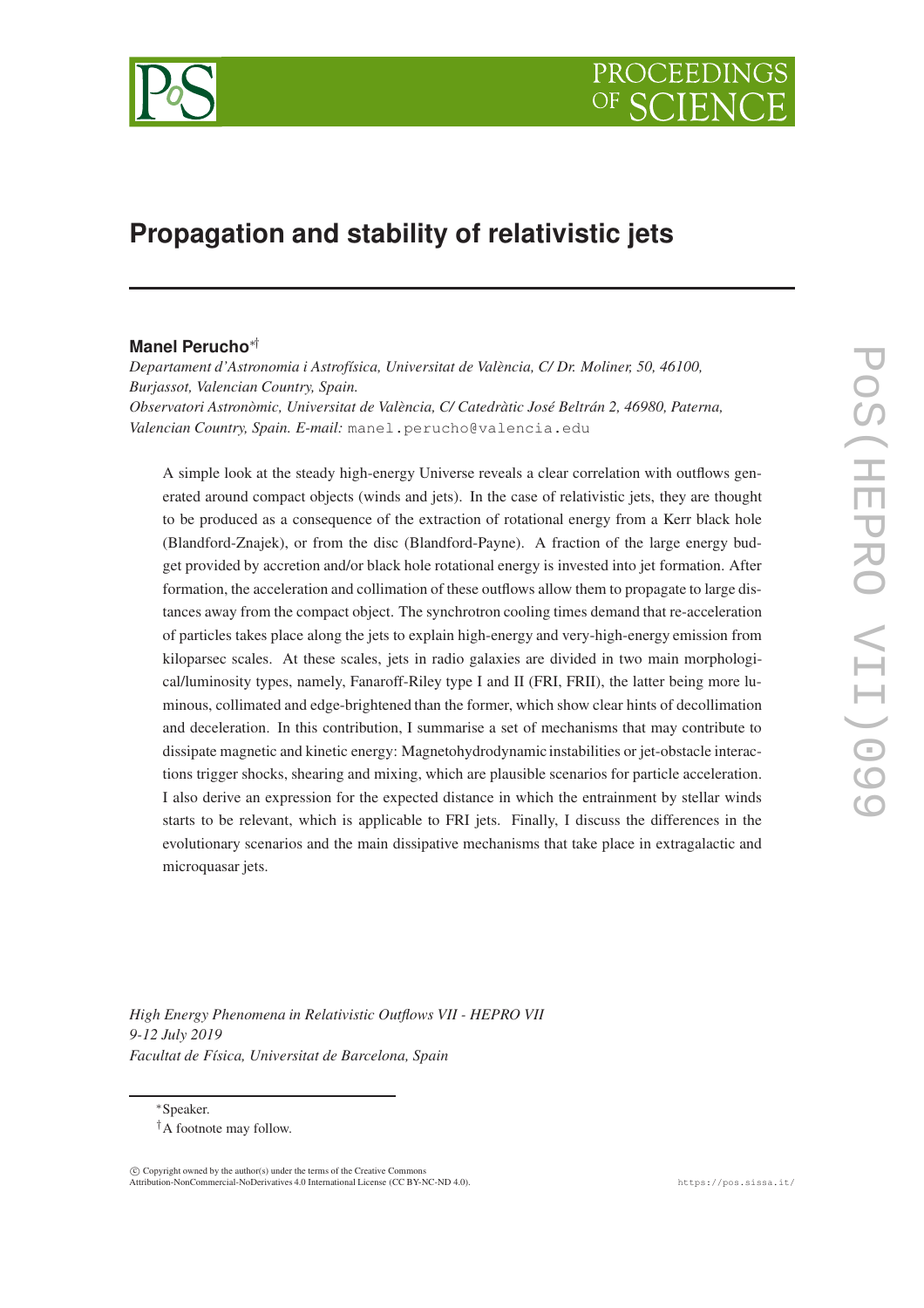# 1. Introduction

Relativistic outflows carry large amounts of energy  $(10^{43} - 10^{47} \text{ erg/s}$  in the case of extragalactic jets and  $10^{36} - 10^{40}$  erg/s in the case of microquasars) from the environment of compact objects, where they are triggered, to large distances (hundreds of kpc for extragalactic jets and parsecs for microquasars). The jets are formed by extraction of rotational energy from a Kerr black-hole [1, 2, 3, 4] or from an accretion disc [5]. A part of that energy is released in the form of radiative output, throughout the whole electromagnetic spectrum, mainly via synchrotron and inverse-Compton (either external or internal) processes. The radiative losses are typically taken as a negligible part of the total energetic budget, so jets are modelled as adiabatic. Nevertheless, this can be incorrect in regions in which the magnetic field is intense and radiative losses are strong, e.g., close to the jet formation region. The adiabatic approximation is probably valid once the jet is mass-loaded and the intensity of the magnetic field has dropped due to possible investment in acceleration after formation and jet expansion. At kiloparsec scales, the jets show a morphological dichotomy between collimated, edge-brightened FRII radiogalaxies and less collimated, dimmer FRI radiogalaxies [6].

Jets can be modelled as plasmas, because the Larmor radius of particles moving around magnetic field lines is very small compared to the scales of the problem [7], which can be understood as the magnetic field giving consistency to the flow. The jets carry their energy flux in the form of kinetic, internal and magnetic energy flux. The relative weight of the three energetic *c*hannels determines the way in which the jet interacts with its environment, the instabilities that may develop and the possibility of particle acceleration at shocks.

The cooling times of energetic particles are inversely proportional to the particle Lorentz factor and to the square of the magnetic field. In terms of the critical emitting frequency, it can be written as (see, e.g., [8]):

$$
t_c = 3\sqrt{3\pi} \sqrt{\frac{m_e c e}{v_c}} \frac{1}{\sigma_T \beta^2} B^{-3/2},\tag{1.1}
$$

where  $m_e$  and *e* are the electron mass and charge, respectively, *c* is the speed of light,  $\sigma_T$  is the Thomson cross-section,  $\beta$  is the particle speed with respect to the speed of light,  $v_c$  is the critical emitting frequency, and *B* is the magnetic field in Gauss. Using a relatively low observing frequency, typically used to image large-scale jet structures, 178 MHz, we obtain:

$$
t_c \simeq 1.2 \times 10^8 B^{-3/2} \,\mathrm{s}.\tag{1.2}
$$

If the bulk velocity is close to the speed of light, this translates in a distance of  $\simeq$  4 light-years for 1 Gauss, or  $1.2 \times 10^5$  ly for 1 mG. Taking into account that the magnetic field drops with distance (by simple expansion and conservation of the magnetic flux), we can infer that little particle re-acceleration is needed. However, the cooling times and distances shorten with  $v_c^{-1/2}$ , and, therefore, X-ray emission would be unexpected at kiloparsec scales. Still, X-rays are observed in FRI radio galaxies within the deceleration region (a few hundred pc to several kpc) and even at larger scales in FRII jets. Moreover, extended gamma-ray emission has been reported by *Fermi* observations of a close FRI radio galaxy (Centaurus A). These observations imply particle acceleration mechanisms at work at large distances from the active nucleus. Interestingly, it has been noted that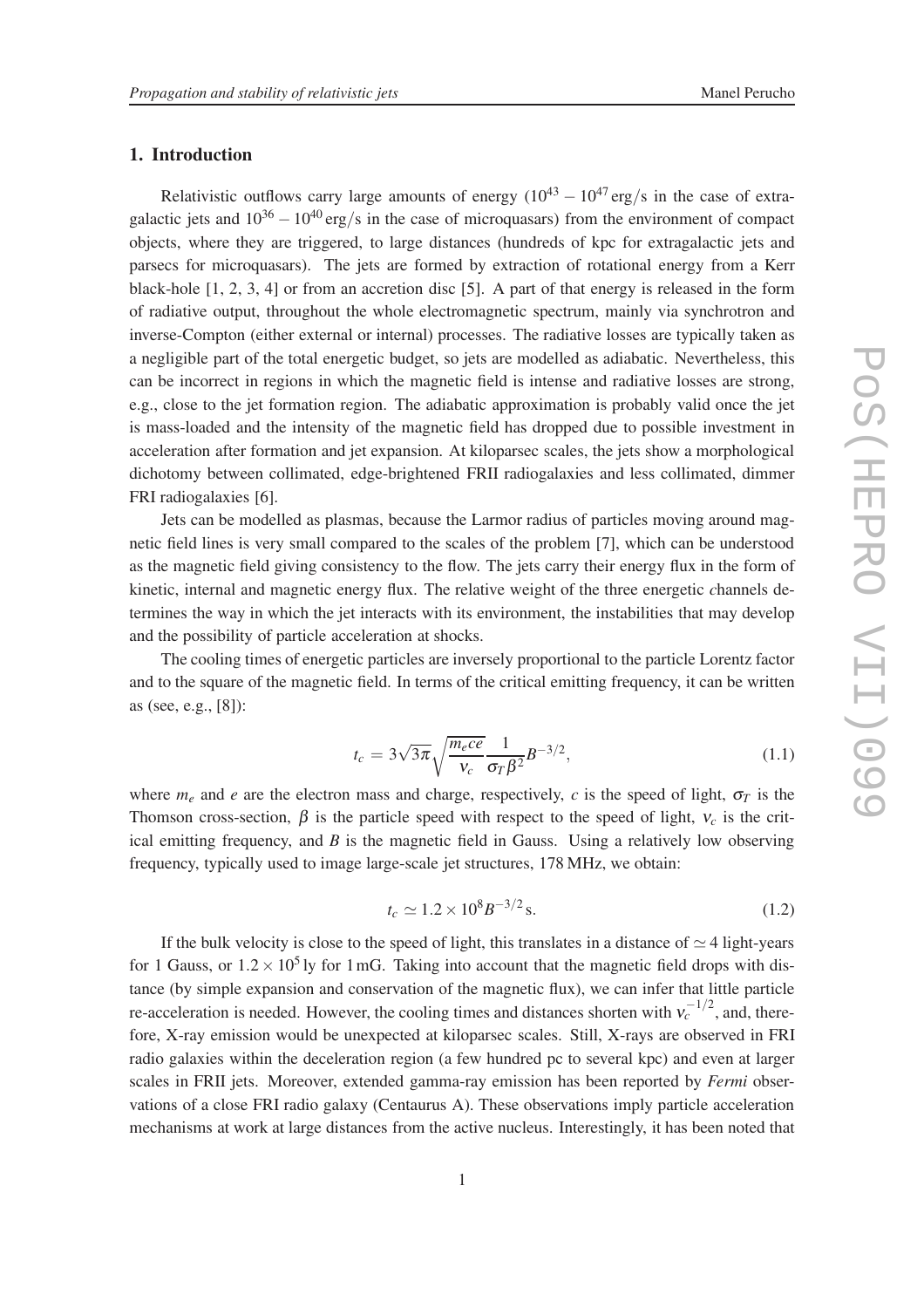a larger percentage of gamma-ray detections among FRI jets than FRII's with the *Fermi* observatory, which cannot be accounted for in terms of source populations [9, 10]. This is counter-intuitive taking into account that FRIs are weaker than FRIIs in terms of jet energy budgets (see, e.g., [11]).

Possible acceleration processes include Fermi-I type acceleration process at shocks, acceleration in turbulent flows, shear acceleration at the transition between the jet and its surrounding medium, or magnetic reconnection (see [12] and references therein). In this contribution I summarise a set of possible magnetohydrodynamics scenarios that can take place in jets and become the frame in which either kinetic or magnetic energy can be dissipated, increasing the internal energy budget and accelerating particles to non-thermal energies. A more extended revision of the subject can be also found in [13]. This contribution is structured as follows: In Section 2, I summarize the possible instabilities that can develop in jets and contribute to jet deceleration and energy dissipation. In Section 3, I describe the scenario of jet-obstacle interaction and the role of such events on jet evolution. In Section 4, I derive an expression for the distance in which we expect the mass load by stars to become relevant (this is also the distance in which we expect a stronger dissipation generated by collisions). I also discuss the differences and similarities in energy dissipation scenarios between microquasar and extragalactic jets. Finally, in Section 5 I present the conclusions that can be extracted from this contribution.

# 2. Jet instabilities

When jets are formed they are probably magnetically dominated, and, thus, sub-Alfvénic. The magnetic field structure generated by rotation is presumably toroidal. Acceleration may stretch the lines, but the conservation of the magnetic flux favours that toroidal field dominates the magnetic field structure with distance, in the case of expanding outflows. Farther downstream, the investment of internal and magnetic energy in the process of bulk acceleration, and entrainment, change the jet energy flux to particle dominated. These changes are relevant to the instability modes that may develop.

The linear growth of instabilities is studied by linearizing the RMHD equations and introducing wave-like perturbations (see [13] and references therein). The solutions include complex values for the frequency and wavenumber, where the imaginary part becomes the growth-rate of the instability. Numerical simulations can then be used to study the post-linear and non-linear regimes, although high numerical resolution is demanded to follow the growth of linear modes from small amplitudes [14].

While the jet is magnetically dominated, the current-driven instability (CDI) may develop (see [15, 16, 17, 18]). This instability is favoured mainly by toroidal configurations. From an observational point of view, there are no hints of global disruption at parsec scales, which may have, at least, two different explanations: 1) the instability modes do not develop fast enough to affect the flow before the flow conditions change, or 2) there is no global magnetic field configuration and the instability only develops at small scales within the jet flow, if at all. Among the stabilising mechanisms for the CDI, a strong poloidal field component, jet expansion, wide shear-layers or winds shielding the jet, or a non-negligible azimuthal velocity component (see also [19]) have been shown to delay the growth of disrupting CDI modes.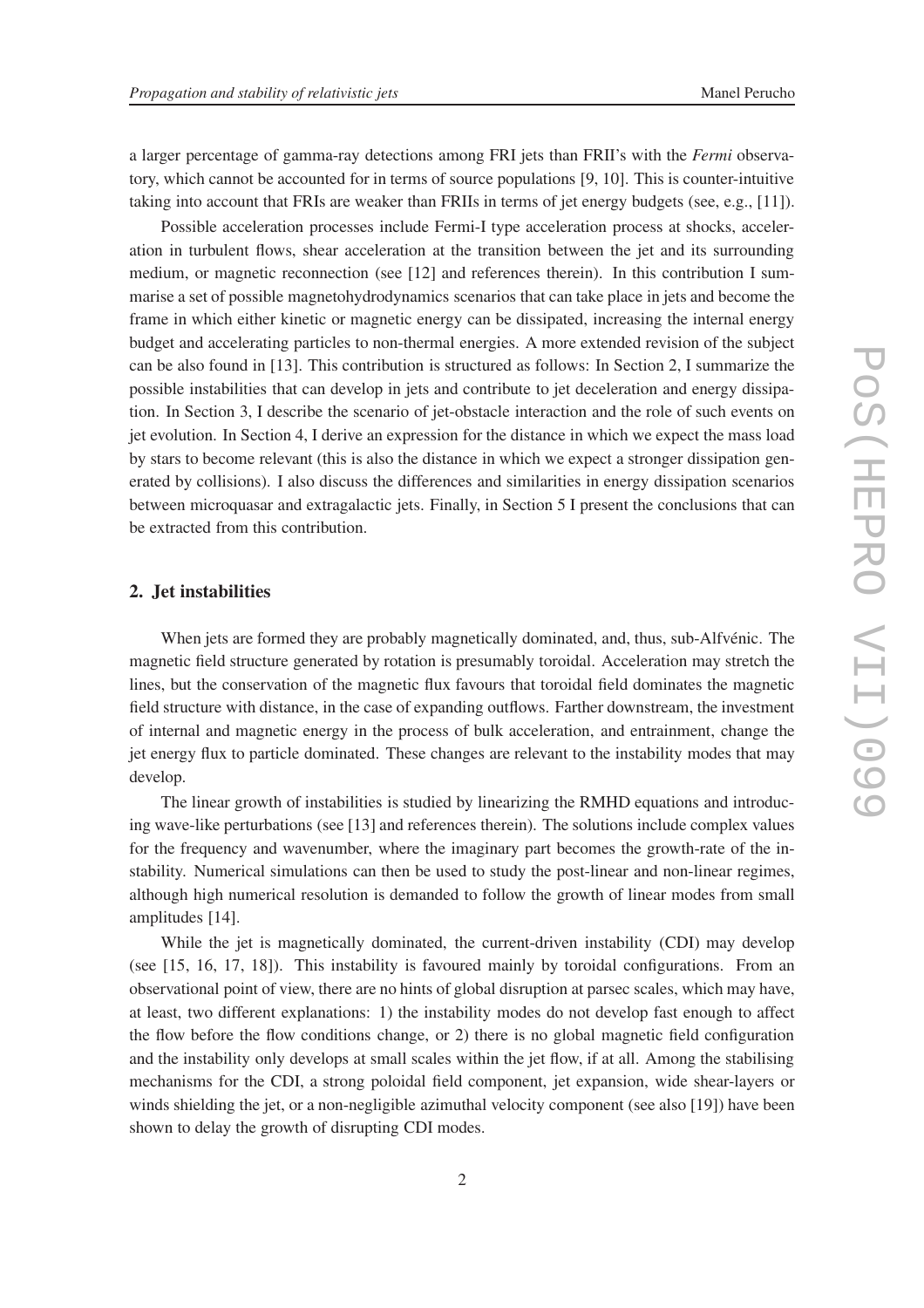As pointed out, a drop in the magnetic energy flux is expected during the acceleration phase, which, together with the flow acceleration itself, bring the jet to becoming super-Alfvénic. At this point, the CDI is suppressed with respect to the Kelvin-Helmholtz instability (KHI) modes (see, e.g., [20]). As opposed to the case of the sub-parsec scales, a number of observed jet structures have been related to the growth of KHI modes at parsec-scales (e.g., [21, 22, 23, 24, 25]). Still, no global jet disruption on the base of the development of such modes has been reported, but in one case (S5 0836+710), in which the jet decollimation and deceleration has been attributed to the growth of a helical mode out to kiloparsec scales [27, 28, 29].

Again, because the growth-rates of global instabilities are related to the time the waves need to cross the jet and bounce to its boundaries (see, e.g., [30, 31]), jet expansion [32] and axial velocity (Lorentz factor, [33, 34]) reduce them and favour jet stability. In the case of the Lorentz factor, it contributes to stretch the distance between bounces, so even if the jet opening angle is small, the growth-times or distances may be long.

Although the nonlinear development of KHI and CDI modes has been related to the deceleration of FRI jets [36, 37, 38], the morphological dichotomy between FRI and FRII radiogalaxies seems to be related to the growth of small-scale instabilities that trigger mixing from the jet boundaries to its axis [35]. In this context, short wavelength KHI modes [34], Rayleigh-Taylor instability (RTI, [39, 40, 41, 42, 43]) or the centrifugal instability (CFI, [45, 46]) have been suggested to develop in expanding and recollimating jets. Nevertheless, although FRI jets have relatively large opening angles at the decelerating region, there is no observational hint of such large-scale recollimation shocks in archetypical FRI jets, so the solution to the problem does not seem to be unique.

Even if the aforementioned list of possible developing instabilities plays no evident role in the FR dichotomy, they may certainly contribute to dissipate part of the magnetic and/or kinetic energy and thus contribute to long term deceleration. The dissipation induced by instabilities is relatively small during the linear phase of the amplitude growth, and it is associated to the oscillations generated, but it becomes relevant in the cases in which the amplitudes reach post-linear or non-linear values. In this case, the dissipation takes place via shocks and turbulent mixing.

# 3. Interactions

Stars and clouds are numerous in galactic cores and can penetrate the jet as they orbit around the nucleus. This process triggers a strong bow-shaped shock wave around the obstacle [47]. In the case of clouds, the shock crosses them, heating the gas, which expands and enlarges the interaction cross-section, whereas in the case of stars, the stellar wind equilibrates the jet flow at a distance that is determined by setting the wind-to-jet momentum ratio to unity:

$$
R_s = \sqrt{\frac{\dot{M}_{\rm w} v_{\rm w}}{4\pi \rho_j \gamma_j^2 v_j^2}},\tag{3.1}
$$

where  $R_s$  is the distance between the contact discontinuity and the star,  $\dot{M}_w$  is the stellar wind mass flux,  $v_w$  is the wind velocity, and the subscript j indicates jet parameters: rest-mass density,  $\rho$ , Lorentz factor, <sup>γ</sup>, and velocity, *v*<sup>j</sup> . This expression can also be written as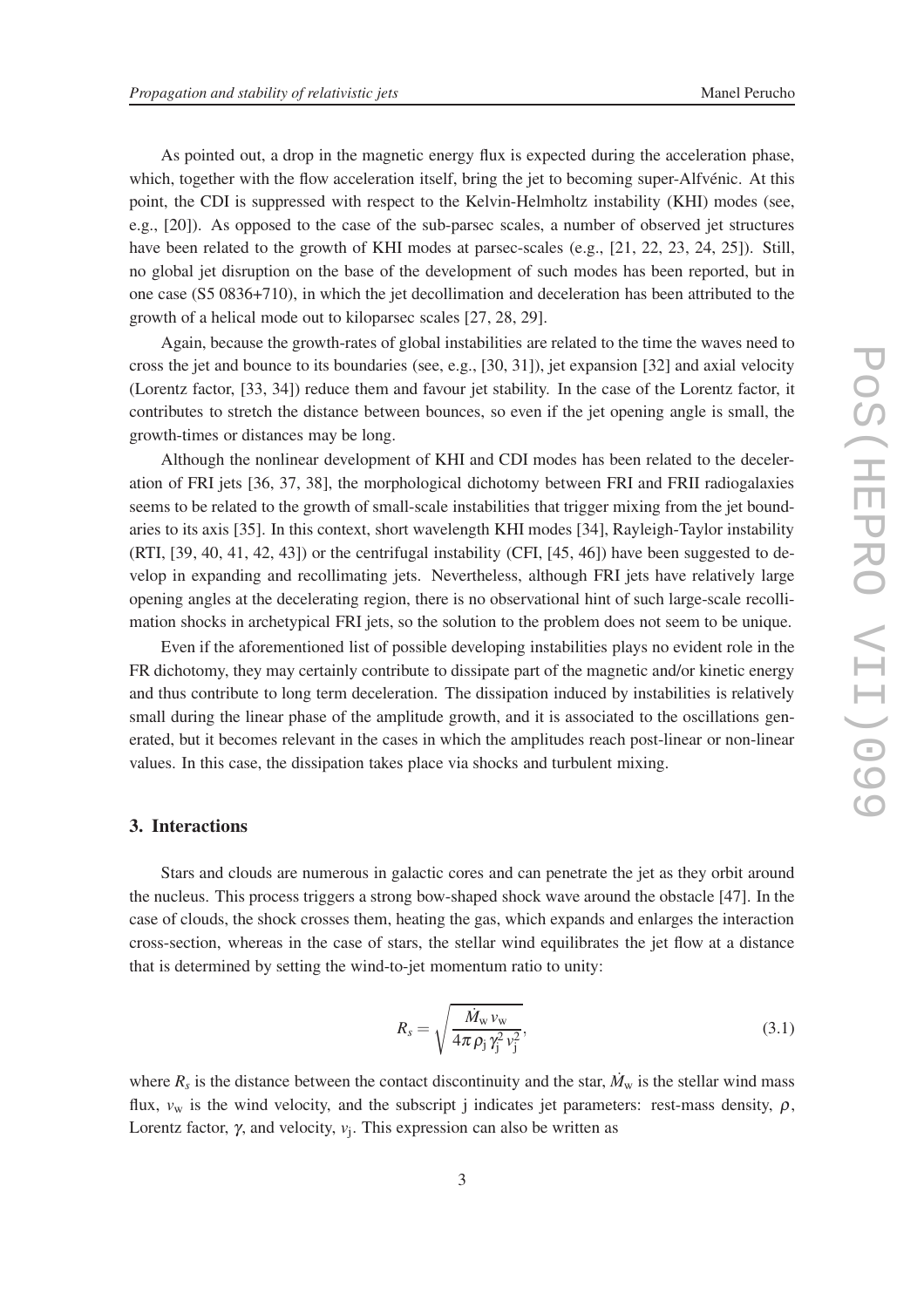$$
R_s = 2.14 \times 10^{12} \left(\frac{\dot{M}_{\rm w}}{10^{-11} \,\mathrm{M}_{\odot} \,\mathrm{yr}^{-1}}\right)^{1/2} \left(\frac{v_{\rm w}}{10 \,\mathrm{km s}^{-1}}\right)^{1/2} \times \left(\frac{L_{\rm j}}{10^{43} \,\mathrm{erg s}^{-1}}\right)^{-1/2} \left(\frac{v_{\rm j}}{c}\right)^{-1/2} \left(\frac{R_{\rm j}}{1 \,\mathrm{pc}}\right)^{1/2} \left(\frac{h_{\rm j}}{c^2}\right)^{1/2} \,\mathrm{cm},\tag{3.2}
$$

where we have used that  $\rho_j \gamma_j^2 v_j^2 = L_j v_j/(\pi R_j^2 h_j)$ , with  $L_j$  the jet power,  $R_j$  the jet radius and  $h_j$ the specific enthalpy. Equation 3.2 only depends on the jet power, radius and velocity for  $h_j \simeq c^2$ (i.e., for a cold jet). The angular size that such a value of  $R_s$  would imply is even below the microarcsecond for sources at  $\simeq 20$  Mpc. Therefore, it is very difficult to observe these interactions, unless the stellar wind is very powerful, with mass-loss orders of magnitude larger than  $\dot{M}_{\text{w}}$  =  $10^{-11}$  M<sub>☉</sub> yr<sup>-1</sup> and in nearby AGN jets, as it has been suggested in the case of Centaurus A [48, 49]. In [50, 51, 52], the authors have studied the detail of jet-star/cloud interactions in the RHD approximation. They show that the local dissipation of jet kinetic energy in the interaction region can be efficient and that mixing can take place rapidly by means of the development of helical instabilities in the shocked wind tail.

Several works have pointed out the possible relevance of such interactions in the production of X-rays along the jet (e.g., [53, 54, 55]), and also gamma-rays close to active galactic nuclei (e.g., [56, 57, 58, 59]). The particle acceleration is modelled to take place within the interaction region (via the Fermi I process, mainly) and the gamma-rays typically produced by inverse Compton scattering of stellar photons, or an external photon field if the interaction takes place close to the active nucleus.

Downstream of the obstacle, a cometary tail of shocked gas forms, which is surrounded by shocked jet plasma. The expansion of this over-pressured gas with respect to its environment favours acceleration along the tail. Furthermore, depending on the conditions, the tail can be easily destabilised and trigger mixing [52]. The global dynamical role of mass-loading by stars and other obstacles can be studied via relativistic magnetohydrodynamical (RMHD) simulations, by introducing a source term in the mass equation (the particles being injected with zero velocity and temperature relative to the jet) for each numerical cell, accounting for the number of stars per unit volume and distance to the nucleus. Then, assuming steady-state conditions, we can isolate the role of entrainment [60], or, by running dynamical simulations, we can test the combined effect of entrainment plus other processes, such as the development of instabilities [61].

Steady-state simulations [60] (see also Perucho et al., in preparation) already showed that this represents an efficient global mechanism for energy dissipation in jets. In [60], the authors reported that cold jets could be globally heated by the dissipation induced by the injection of mass by a distribution of stars. In terms of radiative output, this process would trigger strong emissivity [53, 54, 55], just as observed in the decelerating regions of FRIs [35]. However, the modelling of those regions reveals a progressive deceleration from the jet boundaries. This means that, although mass-load by stars may efficiently contribute to jet deceleration, for the case of relatively weak jets ( $L_j \sim 10^{42} \text{ erg/s}$ ) and old populations of low-mass stars ( $\dot{M}_w \sim 10^{-12} M_{\odot} \text{ yr}^{-1}$ ), or for more powerful jets ( $L_j \sim 10^{43} \text{ erg/s}$ ) and a relatively large number of red giants ( $\dot{M}_w \sim 10^{-9} M_\odot \text{yr}^{-1}$ ), it still does not seem to be the only answer to the dichotomy. Only if the bubbles formed by the shocked stellar winds in the interstellar medium are rapidly eroded at the jet shear-layer and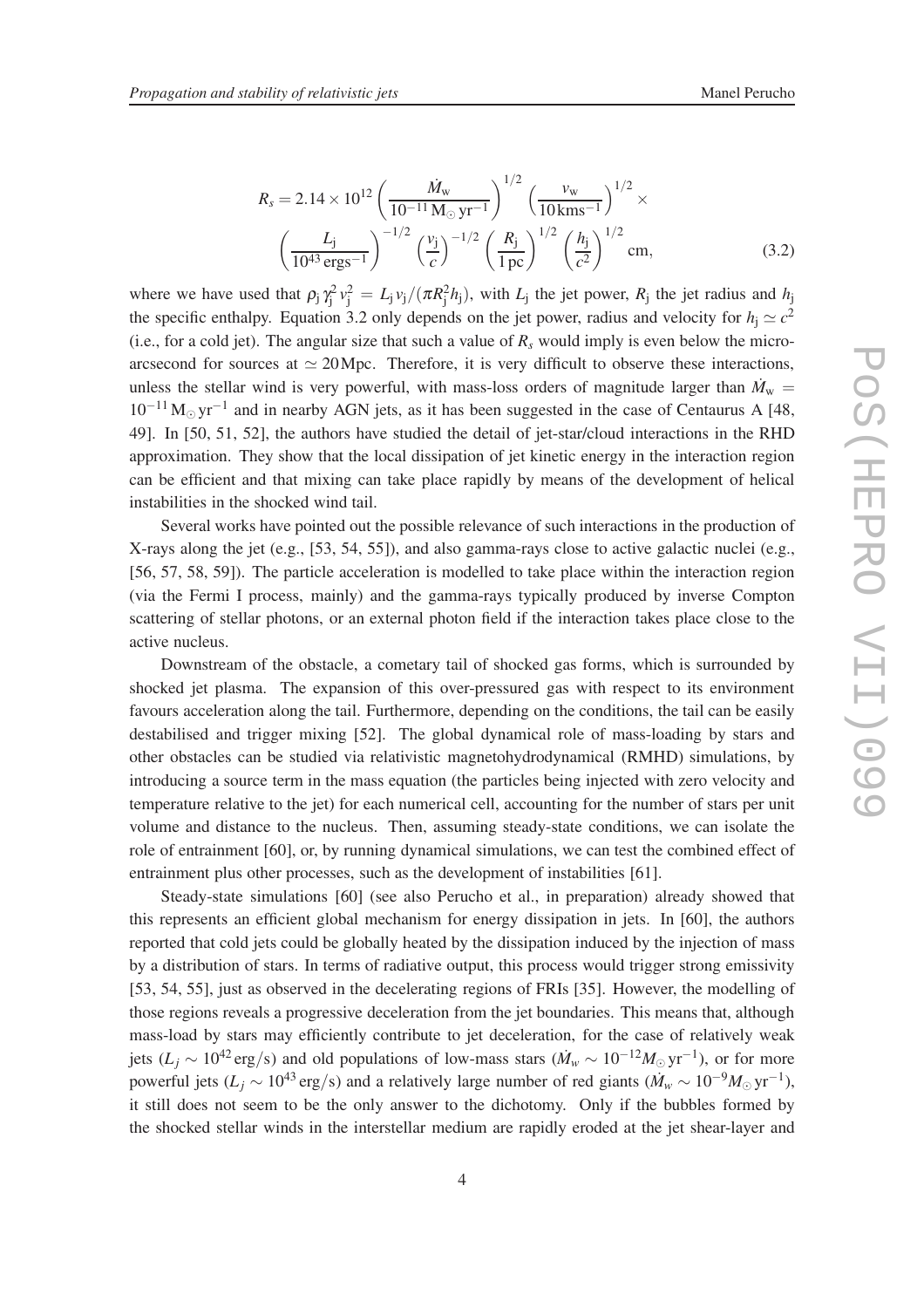they largely contribute to entrainment could the model be reconciled with the observations: In that situation, most of the entrainment would occur at the jet boundaries, and it would be dragged inwards by turbulent mixing. However, there are doubts about this [59].

Dynamical simulations [61] show that the energy dissipation and heating of the jet induce expansion, which favours the penetration of more stars and, via deceleration, it also increases the growth-rates of different modes. In the case of axisymmetric simulations, only pinching (symmetric) modes can develop and the jets are disrupted by a strong shock, once the pinch becomes non-linear. This is an interesting example on how different processes can act together: In such a case, it would not make much sense to attribute jet deceleration to one or the other, but it should be attributed to the combination of both.

Particle acceleration can, in the scenario of jet-star interactions, take place both locally at shocks, and via extended acceleration in the turbulent mixing tails. It is certainly difficult to observe a single interaction (Eq. 3.2), but, owing to the large amount of stars embedded in the jet at a given time, it could certainly contribute to diffuse emission such as that detected in X-rays along the deceleration region [35, 62] in FRI jets. Another relevant role of mass entrainment, in terms of radiative output, is the reduction of Doppler boosting, which makes aligned, distant jets, more difficult to detect, and has the opposite effect in misaligned, closer jets.

Assuming that the magnetic flux is very small compared to the kinetic flux beyond the jet flow acceleration zone, one can estimate the distance to which the jet momentum is completely consumed by the acceleration of entrained particles by equating the jet initial momentum of the jet  $(L_i/(\gamma_i c, \text{ with } v_i \simeq c)$  to the entrained mass [63]:

$$
l_{\rm d} \simeq \frac{1}{\gamma} \left( \frac{L_{\rm j}}{10^{43} \,\rm erg \,s^{-1}} \right) \left( \frac{\dot{M}}{10^{-11} \,\rm M_{\odot} \,yr^{-1}} \right)^{-1} \left( \frac{n_{\rm s}}{1 \,\rm pc^{-3}} \right)^{-1} \left( \frac{R_{\rm j}}{10 \,\rm pc} \right)^{-2} 10^{2} \,\rm kpc, \tag{3.3}
$$

where  $\dot{M}$  is the mean mass-loss rate of the stellar population in the galaxy, and  $n<sub>s</sub>$  is the number of stars per unit volume. From this expression, we see that a large contribution from stars is needed to completely decelerate a FRI jet with  $L<sub>i</sub> = 10<sup>43</sup> erg s<sup>-1</sup>$  within 1 kpc. This can only happen if the stellar population is dominated by red giants. However, because  $l_d$  is inversely proportional to the square of the jet radius, and taking into account that energy dissipation produces an increase of the jet pressure (and thus, enhances expansion and favours the penetration of more stars), the deceleration process can undergo a certain degree of feedback, shortening *ld*. Furthermore, there are other aspects that have to be taken into account when considering Eq. 3.3: 1) The jet momentum is never completely depleted in FRI jets, so *l<sup>d</sup>* is, in this respect, an upper limit of the distance in which the jet becomes transonic, and 2) the number of stars drops with distance, and this would increase the value of *ld*.

#### 4. Discussion

#### 4.1 Entrainment and dissipation

Equation 3.3 provides an estimate of the distance at which the jet's momentum is completely absorbed by the entrained particles and the flow is thus stopped. We can make another estimate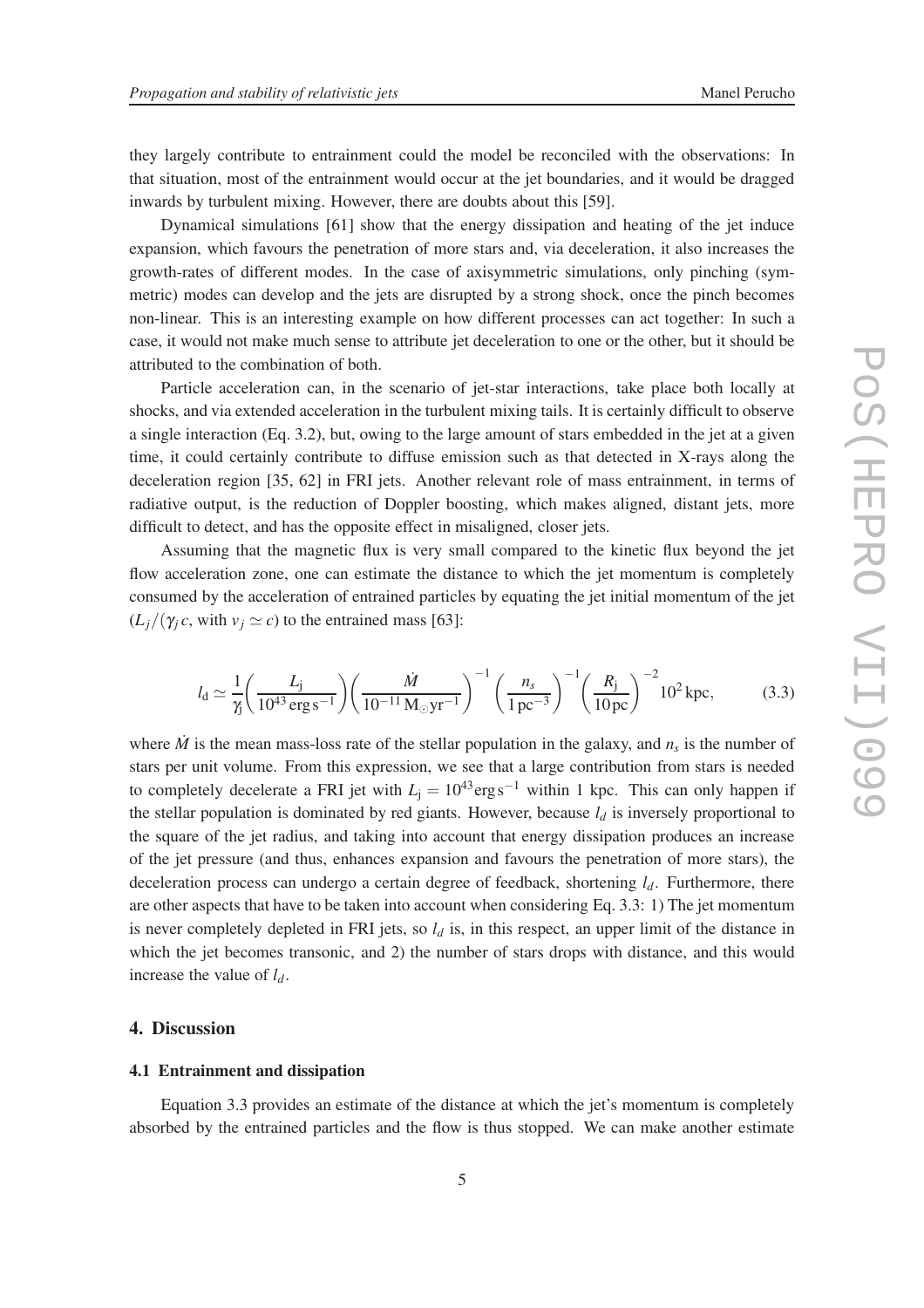about the distance at which the mass load starts to be relevant with respect to the injected mass flux. Comparing the mass flux at two different positions along the jet, we obtain:

$$
\rho_{j} \gamma_{j} R_{j}^{2} \nu = \rho_{j,0} \gamma_{j,0} R_{j,0}^{2} c + \dot{M} n_{s} R_{j}^{2} \Delta z, \qquad (4.1)
$$

where the subscript 0 indicates an initial location where the mass entrainment is negligible, and we assume  $v_{i,0} \simeq c$ . Taking a constant opening angle, we can write  $R_i \simeq \Delta z \tan(\alpha_i)$ , for large enough values of ∆*z*. Then, comparing the two terms on the right-hand-side, we can state that mass-load will start to be relevant when

$$
\dot{M} n_s \tan(\alpha_j)^2 (\Delta z)^3 \simeq \rho_{j,0} \gamma_{j,0} R_{j,0}^2 c. \qquad (4.2)
$$

We can also write the initial mass flux in terms of the jet power:

$$
\rho_{j,0} \,\gamma_{j,0} \,\pi \, R_{j,0}^2 \, c \simeq \frac{L_j}{\gamma_{j,0} \, c^2},\tag{4.3}
$$

which is valid when  $v_{j,0} \simeq c$  and specific enthalpy is  $h_j \simeq c^2$  (i.e., cold jet). We derive, substituting  $\Delta z$  by  $l_m$ , and  $R_j$  by  $\Delta z \tan(\alpha_j)$  (half opening angle):

$$
l_m \simeq 390 \left( \frac{1}{\gamma_{j,0} \left( \tan(\alpha_j) \right)^2} \left( \frac{L_j}{10^{43} \text{ erg s}^{-1}} \right) \left( \frac{\dot{M}}{10^{-11} \text{ M}_{\odot} \text{yr}^{-1}} \right)^{-1} \left( \frac{n_s}{0.1 \text{ pc}^{-3}} \right)^{-1} \right)^{1/3} \text{pc.} \quad (4.4)
$$

This expression is not very sensitive to changes of the parameters in one order of magnitude, and reveals the possible relevant contribution to deceleration of stellar populations in which the number of red giants is large enough to increase the mean mass-loss rates. Again, the expression does not take into account the drop in  $n<sub>s</sub>$  with distance, but a large drop is not expected within the inner kiloparsecs, mainly in the giant ellipticals typically hosting FRI jets. For a small opening angle of <sup>1</sup>°, we obtain *l<sub>m</sub>* ≥ 8.4/γ<sub>j,0</sub> kpc. An increase of the opening angle could compensate for the drop in the number of stars with distance: Actually, an opening angle of  $1.5^{\circ}$  would reduce the estimate of the  $l_m$  to 1 kpc. For a jet in free expansion,  $\alpha_j \simeq 1/\gamma_j$ , so  $\alpha_j \simeq 5.7^\circ$  if  $\gamma_j \simeq 10$ . In this case,  $l_m \leq 200$  pc. Interestingly, the distance obtained is within the order of magnitude of the expected deceleration scales in FRIs.

If the jet energy flux is dominated by the rest-mass of the particles, this distance will coincide with the deceleration distance. However, this is probably not the case at parsec scales, where the Lorentz factor can be large, and the internal or magnetic energy can be relevant. In that case, *l<sup>m</sup>* indicates the distance at which the jet particle composition is significantly changed. The relative importance of the energy flux associated to the mass of the particles will determine to which extent this is also dynamically relevant.

As a consequence of the previous statement, there are two options to interpret the situation in FRI jets, where deceleration takes place at hundreds of parsecs to a few kiloparsecs: 1) if this is caused by stars mainly, it means that the jet should be particle dominated at  $z \approx 100$  pc, and 2) if the jet energy flux is dominated by the magnetic or internal (hot jet) energy flux or it has a large Lorentz factor, then it becomes difficult to explain the observed behaviour only with stellar mass-load, unless the population of red giants or young stars is important enough.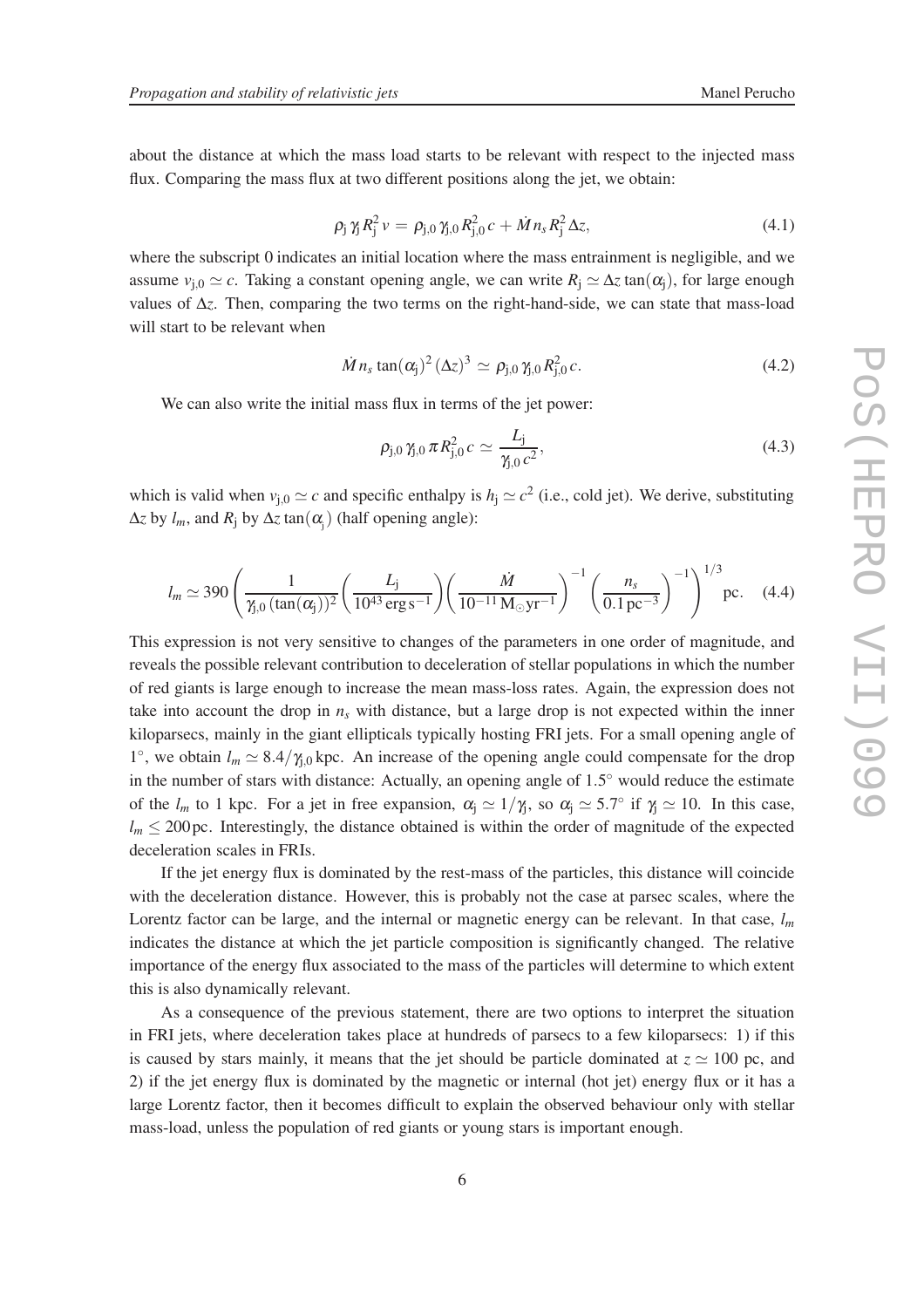Beyond the deceleration distance, the jet becomes transonic and particle acceleration and significant radiative output will mainly take place in the turbulent regions triggered by entrainment (see [64, 65, 66, 67, 68, 69, 70]). It is also important to stress that, although the above expressions are derived for stellar mass-loss, the terms  $(Mn<sub>s</sub>)<sup>-1</sup>$  can be substituted by the entrainment from the jet boundaries, although in this case the modelling should take into account the inhomogeneity of the loading, which takes place radially inwards from the boundaries (see, e.g., [71]).

It has been reported that the gamma-ray observatory *Fermi* detects relatively more FRIs than FRIIs (see [9, 10]), and this cannot be reproduced in terms of population numbers. A straight temptation to explain this fact is to claim that dissipation of kinetic energy is stronger in FRIs. However, even if the fraction of dissipated energy in FRIIs is smaller, their larger energy budget could compensate that difference in the investment of kinetic energy into particle acceleration. Therefore, extra causes are needed. One possible option is Doppler boosting: while the gamma-ray emission is deboosted in FRIIs because of misalignment with our line of sight, the deceleration of FRI jets could favour detections at large viewing angles. This possibility would be supported by the detection of FRIIs with longer integration times. Another option is that the processes taking place in FRIs are more efficient in terms of particle acceleration than those in FRIIs. In this case, the main different mechanism is the turbulence triggered by entrainment (either from ambient gas or from stellar winds). As we have seen, we expect dissipation in FRIs to be caused by interaction with obstacles (shocks plus turbulence) within the inner kiloparsecs and entrainment produced by small-scale instabilities, and by turbulent mixing beyond this region. Then, the different detection fractions would demand such process to be a more efficient particle accelerator than shocks. The detection of extended emission in a nearby FRI radiogalaxy (Centaurus A, [72]) indicates that, indeed, turbulence could be an efficient accelerator.

### 4.2 A note on Microquasars

Although microquasar jets may form via the same physical mechanisms as extragalactic jets and may resemble them at large scales [73], the environment through which they evolve is extremely different from that through which extragalactic jets propagate. In the case of young microquasars, the jet may cross the companion wind, shocked wind, the supernova remnant (SNR), and the shocked interstellar medium (ISM), before entering the ISM. In the case of an aged microquasar, the jet has to get through the wind, shocked-wind, and shocked ISM [74].

Once triggered and accelerated, the jet suffers the lateral impact of the companion's wind [75, 76, 78, 77]. Depending on the wind-to-jet momentum ratio, oblique shocks and bends can be developed in the jet. The inhomogeneities in the winds of massive companions, which may embed dense clumps, can play the role of clouds in extragalactic jets, enhancing mass-loading and energy dissipation [79].

In this initial region, shocks and non-linear effects on the jet should be expected. Therefore, strong kinetic and magnetic energy dissipation must take place. Beyond the binary region, the jet radius of the generated outflow is of the order of the size of the orbit, so that, unless the companion's wind disrupts it, the outflow is the result of the expansion of the injected plasma from the compact object and the bending/entrainment produced by the wind.

When the jet crosses any of the discontinuities defined by the SN or wind shocks, it enters denser media. In this case, dissipation must also occur at the strong interaction, which would show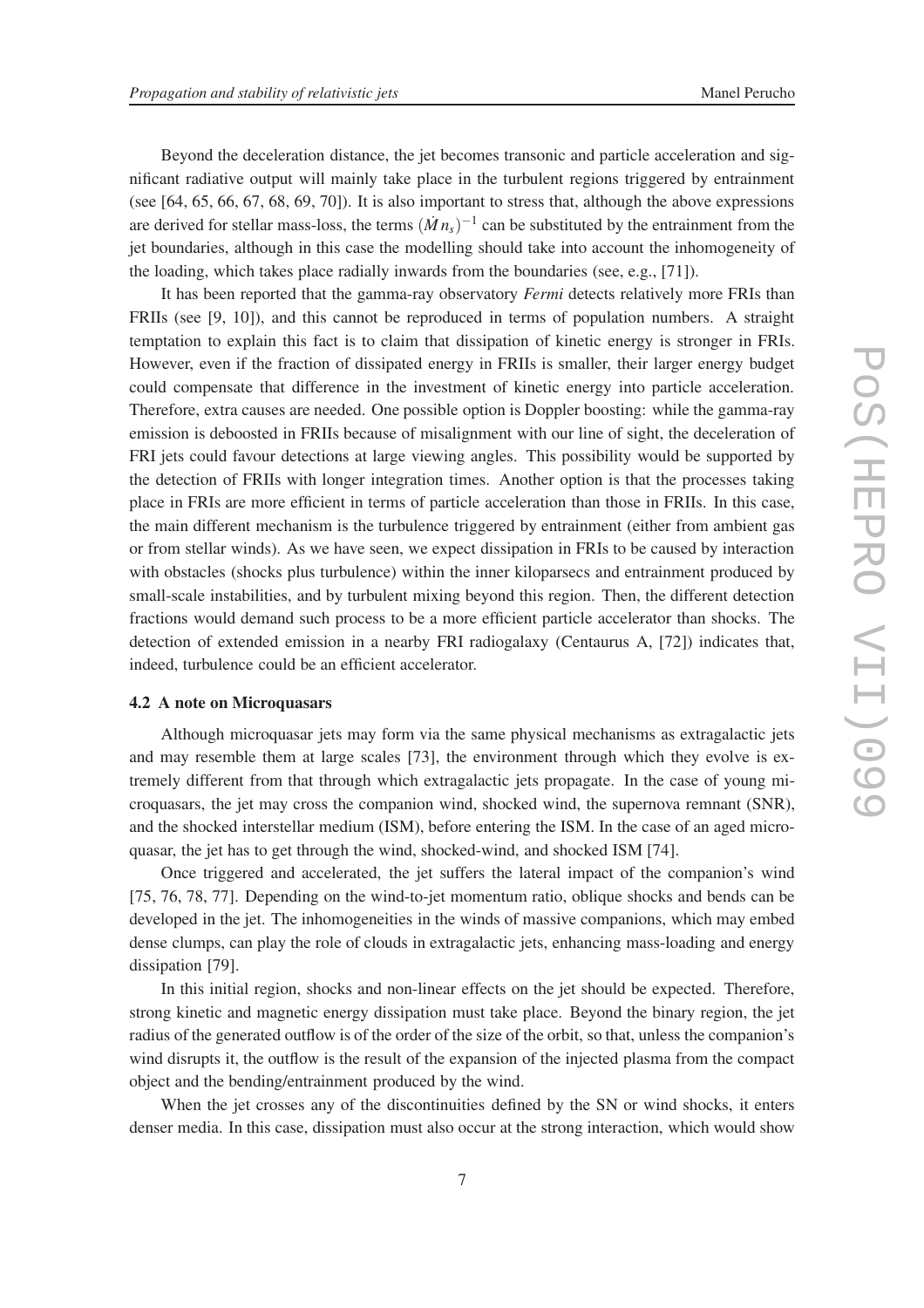up as a temporary structure, before the jet carves its way through the shocked gas. Transient jet head deceleration is also expected. Finally, once the jet opens its way up to the ISM, it evolves through a fairly homogeneous medium [80].

As we can conclude from the previous paragraphs, the evolution of microquasar jets takes place in environments that are completely diverse from those found by extragalactic jets. The latter are typically formed from non-orbiting black-holes (but in some specific cases, probably), and find inhomogeneous media in the inner kiloparsecs, as they cross the ISM, but evolve, grossly speaking, through decreasing density and pressure environments. On the contrary, the former are formed along orbits that are much wider than their injection radii, suffer the impact of a lateral wind and cross several discontinuities into denser media. These all represent non-linear processes, $1$  which can drastically change the jet evolution and trigger an efficient acceleration of particles.

# 5. Conclusions

Altogether, the large amounts of energy transported by jets and a series of dissipative processes like the ones described here (or others, as magnetic reconnection in small scales), give a reasonable scenario to explain the high and very-high energy emitted from jets. The growth of different instability types and the interaction of the jet flow with different types of obstacles probably represent the two main scenarios by which jets dissipate energy, via shocks, shear and turbulence along the inner kiloparsecs of jet evolution. In the case of large scales FRI jets, once the flows become transonic, the most probable process to accelerate particles is turbulence,

Although the evolution of microquasar jets must be very different to that of extragalactic jets, due to the different environmental conditions, analogous non-linear processes can take place in this case, such as interactions with dense inhomogeneous clumps formed in the stellar winds of massive companion stars, or helical instabilities induced by the orbital motion of the injection point, or the stellar wind.

A difficult problem to overcome from a theoretical perspective is the link between these largescale plasma scenarios and the detailed particle acceleration process, mainly because of the orders of magnitude difference in spatial scales. Overcoming this gap is a big challenge that numerical techniques will have to face for the exact relation between the macroscopic phenomena and the radiative output from relativistic outflows to be understood.

# Acknowledgements

I thank the SOC and LOC of the meeting for their hospitality and the organization of a very interesting meeting. I also thank the referee of this contribution for his/her positive comments. MP has been supported by the Spanish Ministerio de Ciencia y Universidades (grants AYA2015-66899- C2-1-P and AYA2016-77237-C3-3-P) and the Generalitat Valenciana (grant PROMETEOII/2014/069).

## References

[1] Blandford, R.D., Znajek, R. *Electromagnetic extraction of energy from Kerr black holes*, *MNRAS* 179 (1977) 433.

<sup>&</sup>lt;sup>1</sup>In powerful jets and low mass companions, the impact of the wind could be taken as a linear perturbation.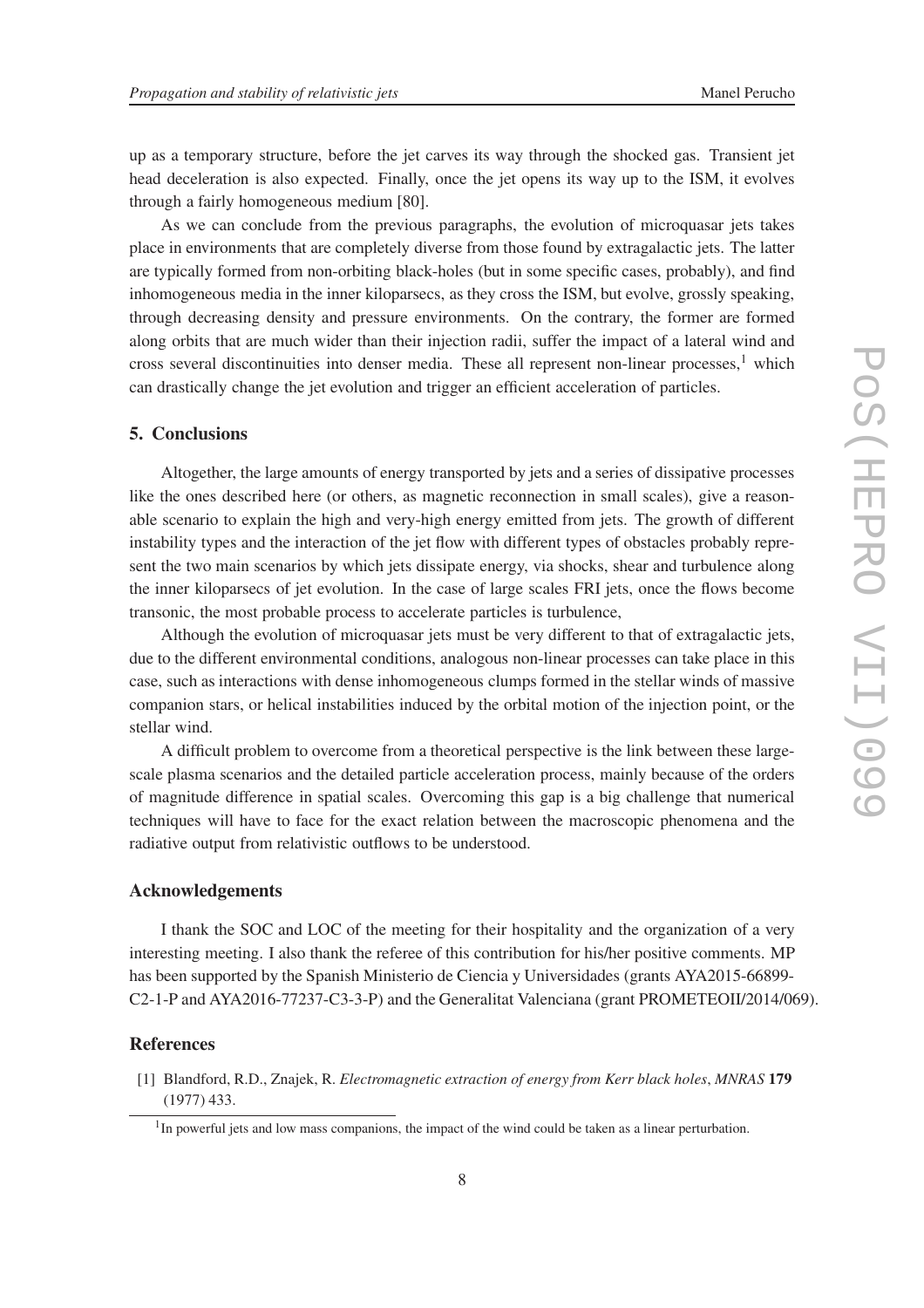- [2] Tchekhovskoy, A., Narayan, R., Mckinney, J.C. *Efficient generation of jets from magnetically arrested accretion on a rapidly spinning black hole*, *MNRAS* 418 (2011) L79.
- [3] Barkov, M., Khangulyan, D.V. *Direct wind accretion and jet launch in binary systems*, *MNRAS* 421 (2012) 1351.
- [4] Barkov, M.V., Khangukyan, D.V., Popov, S.B. *Jets and gamma-ray emission from isolated accreting black holes*, *MNRAS* 427 (2012) 589.
- [5] Blandford, R.D., Payne, D.G. *Hydromagnetic flows from accretion disks and the production of radio jets*, *MNRAS* 199 (1982) 883.
- [6] Fanaroff, B.L., Riley, J.M. *The morphology of extragalactic radio sources of high and low luminosity*, *MNRAS* 167 (1974) 31.
- [7] Blandforf, R.D., Rees, M.J. *A 'twin-exhaust' model for double radio sources*, *MNRAS* 169 (1974) 395.
- [8] Baczko, A.-K., Schulz, R., Kadler, M., et al. *A highly magnetized twin-jet base pinpoints a supermassive black hole*, *A&A* 593 (2016) A47.
- [9] Dermer, C.D., Giebels, B. *Active galactic nuclei at gamma-ray energies*, *Comp. Rend. Phys.* 17 (2016) 594.
- [10] Grandi, P. *Gamma Rays from Radio Galaxies: FERMI/LAT Observations*, *Int. Journ. of Mod. Phys.: Conf. Series* 8 (2012) 25–30.
- [11] Ghisellini, G., Celotti, A. *The dividing line between FR I and FR II radio-galaxies*, *A&A* 379 (2001) L1.
- [12] Rieger, F.M., Levinson, A. *Radio Galaxies at VHE Energies*, *Galaxies* 6 (2018) 116.
- [13] Perucho, M., *Dissipative Processes and Their Role in the Evolution of Radio Galaxies*, *Galaxies*, 7 (2019) 70.
- [14] Perucho, M., Hanasz, M., Martí, J.M., Sol, H. *Stability of hydrodynamical relativistic planar jets. I. Linear evolution and saturation of Kelvin-Helmholtz modes*, *A&A* 427 (2004) 415–430.
- [15] Bodo, G., Mamatsashvili, G., Rossi, P., Mignone, A. *Linear stability analysis of magnetized relativistic jets: the non-rotating case*, *MNRAS* 434 (2013) 3030.
- [16] Kim, J., Balsara, D.S., Lyutikov, M., Komissarov, S.S., *On the linear stability of magnetized jets without current sheets – relativistic case*, *MNRAS* 467 (2017) 4647.
- [17] Kim, J., Balsara, D.S., Lyutikov, M., Komissarov, S.S., *On the linear stability of sheared and magnetized jets without current sheets – relativistic case*, *MNRAS* 474 (2018) 3954.
- [18] Bodo, G., Mamatsashvili, G., Rossi, P., Mignone, A. *Linear stability analysis of magnetized relativistic rotating jets*, *MNRAS* 485 (2019) 2909.
- [19] Martí, J.M., Perucho, M., Gómez, J.L. *The internal structure of overpressured, magnetized, relativistic jets*, *ApJ* 831 (2016) 163.
- [20] Hardee, P.E. *Stability properties of strongly magnetized spine-sheath relativistic jets*, *ApJ* 664 (2007) 26.
- [21] Lobanov, A.P., Zensus, J.A. *A cosmic double helix in the archetypical quasar 3C273*, *Science* 294 (2001) 128.
- [22] Hardee, P.E. *Modeling helical structures in relativistic jets*, *ApJ* 597 (2003) 798.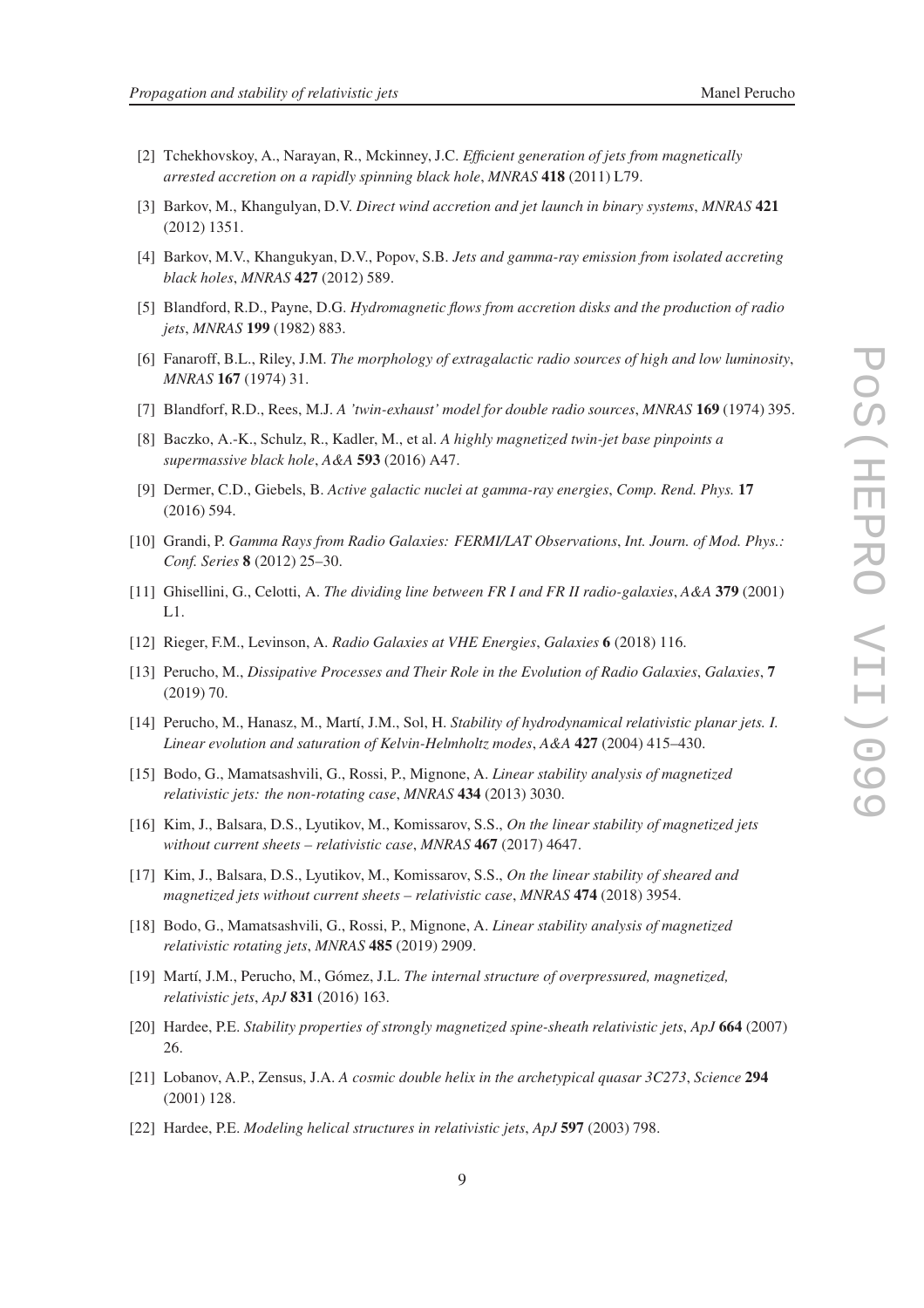- [23] Hardee, P.E., Walker, R.C., Gómez, J.L. *Modeling the 3C 120 radio jet from 1 to 30 Milliarcseconds*, *ApJ* 620 (2005) 646.
- [24] Hardee, P.E., Eilek, J.A. *Using twisted filaments to model the inner jet in M 87*, *ApJ* 735 (2011) 61.
- [25] Vega-García, L., Perucho, M., Lobanov, A. *Derivation of the physical parameters of the jet in S5 0836+710 from stability analysis*, *A&A* 627 (2019) A79.
- [26] Perucho, M., Lobanov, A.P., Martí, J.M., Hardee, P.E. *The role of Kelvin-Helmholtz instability in the internal structure of relativistic outflows. The case of the jet in 3C 273*, *A&A* 456 (2006) 493.
- [27] Perucho, M., Kovalev, Y.Y., Lobanov, A.P., Hardee, P.E., Agudo, I. *Anatomy of helical extragalactic jets: The case of S5 0836+710*, *ApJ* 749 (2012) 55.
- [28] Perucho, M., Martí-Vidal, I., Lobanov, A.P., Hardee, P.E. *S5 0836+710: An FRII jet disrupted by the growth of a helical instability? A&A* 545 (2012) A65.
- [29] Kappes, A. Perucho, M., Kadler, M., Burd, P.R., Vega-García, L., Brüggen, M. *LOFAR measures the hotspot advance speed of the high-redshift blazar S5 0836+710*, *A&A* 631 (2019) 49.
- [30] Payne, D.G., Cohn, H. *The stability of confined radio jets The role of reflection modes*, *ApJ* 291 (1985) 655.
- [31] Porth, O., Komissarov, S.S. *Causality and stability of cosmic jets*. *MNRAS* 452 (2015) 1089.
- [32] Hardee, P.E. *Helical twisting on an adiabatically expanding jet. II Spatial growth. ApJ* 303 (1986) 11.
- [33] Perucho, M., Martí, J.M., Hanasz, M. *Nonlinear stability of relativistic sheared planar jets*. *A&A* 443 (2005) 863.
- [34] Perucho, M., Martí, J.M., Cela, J.M., Hanasz, M., de la Cruz, R., Rubio, F. *Stability of three-dimensional relativistic jets: implications for jet collimation*, *A&A* 519 (2010) A41.
- [35] Laing, R.A., Bridle, A.H. *Systematic properties of decelerating relativistic jets in low-luminosity radio galaxies*, *MNRAS* 437 (2014) 3405.
- [36] Perucho, M., Martí, J.M. *A numerical simulation of the evolution and fate of a Fanaroff-Riley type I jet. The case of 3C 31*, *MNRAS* 382 (2007) 526.
- [37] Rossi, P., Mignone, A., Bodo, G., Massaglia, S., Ferrari, A. *Formation of dynamical structures in relativistic jets: the FRI case*, *A&A* 488 (2008) 795.
- [38] Tchekhovskoy, A., Bromberg, O. *Three-dimensional relativistic MHD simulations of Active Galactic Nuclei jets: magnetic kink instability and Fanaroff-Riley dichotomy*, *MNRAS* 461 (2016) L46.
- [39] Matsumoto, J., Masada, Y. *Two-dimensional numerical study for Rayleigh-Taylor and Richtmeyer-Meshkov instabilities in relativistic jets*, *ApJ* 772 (2013) L1.
- [40] Matsumoto, J., Aloy, M.A., Perucho, M. *Linear theory of the Rayleigh-Taylor instability at a discontinuous surface of a relativistic flow*, *MNRAS* 472 (2017) 1421.
- [41] Toma, K., Komissarov, S.S., Porth, O. *Rayleigh-Taylor instability in two-component relativistic jets*, *MNRAS* 472 (2017) 1253.
- [42] Meliani, Z., Keppens, R. *Transverse stability of relativistic two-component jets*, *A&A* 475 (2007) 785.
- [43] Meliani, Z., Keppens, R. *Decelerating relativistic two-component jets*, *ApJ* 705 (2009) 1594.
- [44] Millas, D., Keppens, R., Meliani, Z. *Rotation and toroidal magnetic field effects on the stability of two-component jets*, *MNRAS* 470 (2017) 592.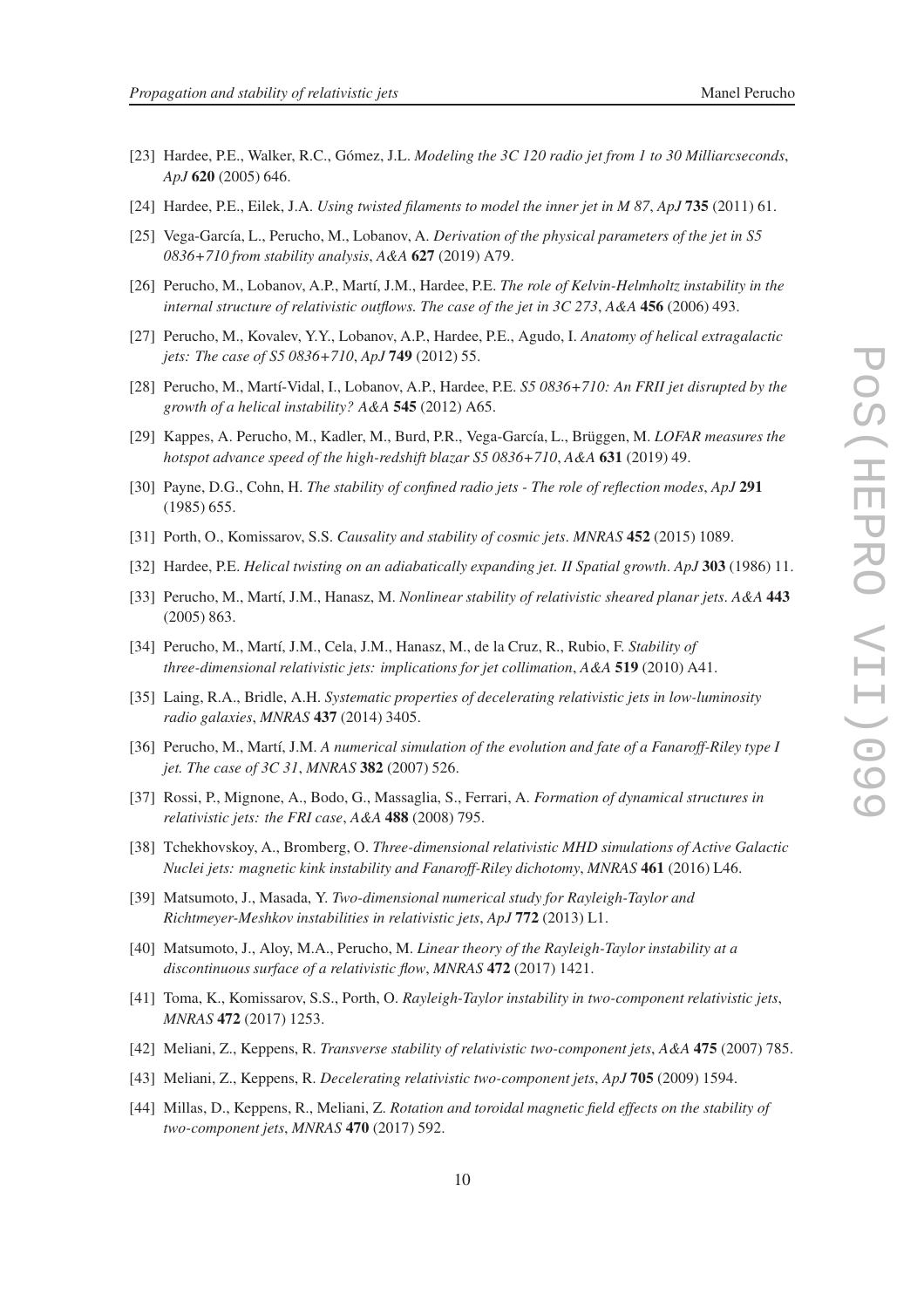- [45] Gourgouliatos, K.N., Komissarov, S.S. *Relativistic centrifugal instability*, *MNRAS* 475 (2018) L125.
- [46] Gourgouliatos, K.N., Komissarov, S.S. *Reconfinement and loss of stability in jets from active galactic nuclei*, *Nat. As.* 2 (2018) 167.
- [47] Komissarov, S.S. *Mass-loaded relativistic jets*, *MNRAS* 269 (1994) 394.
- [48] Worrall, D.M., Birkinshaw, M., Kraft, R.P., et al., *Where Centaurus A gets its X-Ray knottiness*, *ApJ* 673 (2008) L135.
- [49] Goodger, J.L., Hardcastle, M., Croston, J.H., et al. *Long-term monitoring of the dynamics and particle acceleration of knots in the jet of Centaurus A*, *ApJ* 708 (2010) 675.
- [50] Bosch-Ramon, V., Perucho, M., Barkov, M.V. *Clouds and red giants interacting with the base of AGN jets*, *A&A* 539 (2012) A69.
- [51] De la Cita, V.M., Bosch-Ramon, V., Paredes-Fortuny, X., Khangulyan, D., Perucho, M. *Coupling hydrodynamics and radiation calculations for star-jet interactions in active galactic nuclei*, *A&A* 591 (2016) A15.
- [52] Perucho, M., Bosch-Ramon, V., Barkov, M.V. *Impact of red giant/AGB winds on active galactic nucleus jet propagation*, *A&A* 606 (2017) A40.
- [53] Wykes, S., Croston, J.H., Hardcastle, M.J., et al. *Mass entrainment and turbulence-driven acceleration of ultra-high energy cosmic rays in Centaurus A*, *A&A* 558 (2013) A19.
- [54] Wykes, S., Hardcastle, M.J., Karakas, A.I., Vick, J.S. *Internal entrainment and the origin of jet-related broad-band emission in Centaurus A*, *MNRAS* 447 (2015) 1001.
- [55] Vieyro, F.L., Torres-Albà, N., Bosch-Ramon, V. *Collective non-thermal emission from an extragalactic jet interacting with stars*, *A&A.* 604 (2017) A57.
- [56] Bednarek, W., Protheroe, R.J. *Gamma-rays from interactions of stars with active galactic nucleus jets*, *MNRAS* 287 (1997) L9.
- [57] Barkov, M.V., Aharonian, F.A., Bosch-Ramon, V. *Gamma-ray flares from red giant/jet interactions in active galactic nuclei*, *ApJ* 724 (2010) 1517.
- [58] Araudo, A.T., Bosch-Ramon, V., Romero, G. *Gamma-ray emission from massive stars interacting with active galactic nuclei jets*, *MNRAS* 436 (2013) 3626.
- [59] Torres-Albà, N., Bosch-Ramon, V. *Gamma rays from red giant wind bubbles entering the jets of elliptical host blazars*, *A&A* 623 (2019) A91.
- [60] Bowman, M., Leahy, J.P., Komissarov, S.S. *The deceleration of relativistic jets by entrainment*, *MNRAS* 279 (1996) 899.
- [61] Perucho, M., Martí, J.M., Laing, R.A., Hardee, P.E. *On the deceleration of Fanaroff-Riley Class I jets: mass loading by stellar winds*, *MNRAS* 441 (2014) 1488.
- [62] Kharb, P., O'Dea, C.P., Tilak, A., et al. *VLBA and Chandra observations of jets in FRI radio galaxies: constraints on jet evolution*. *ApJ* 754 (2012) 1.
- [63] Hubbard, A., Blackman, E.G. *Active galactic nuclei jet mass loading and truncation by stellar winds*, *MNRAS* 371 (2006) 1717.
- [64] Bicknell, G.V. *A model for the surface brightness of a turbulent low Mach number jet. I Theoretical development and application to 3C 31*, *ApJ* 286 (1984) 68.